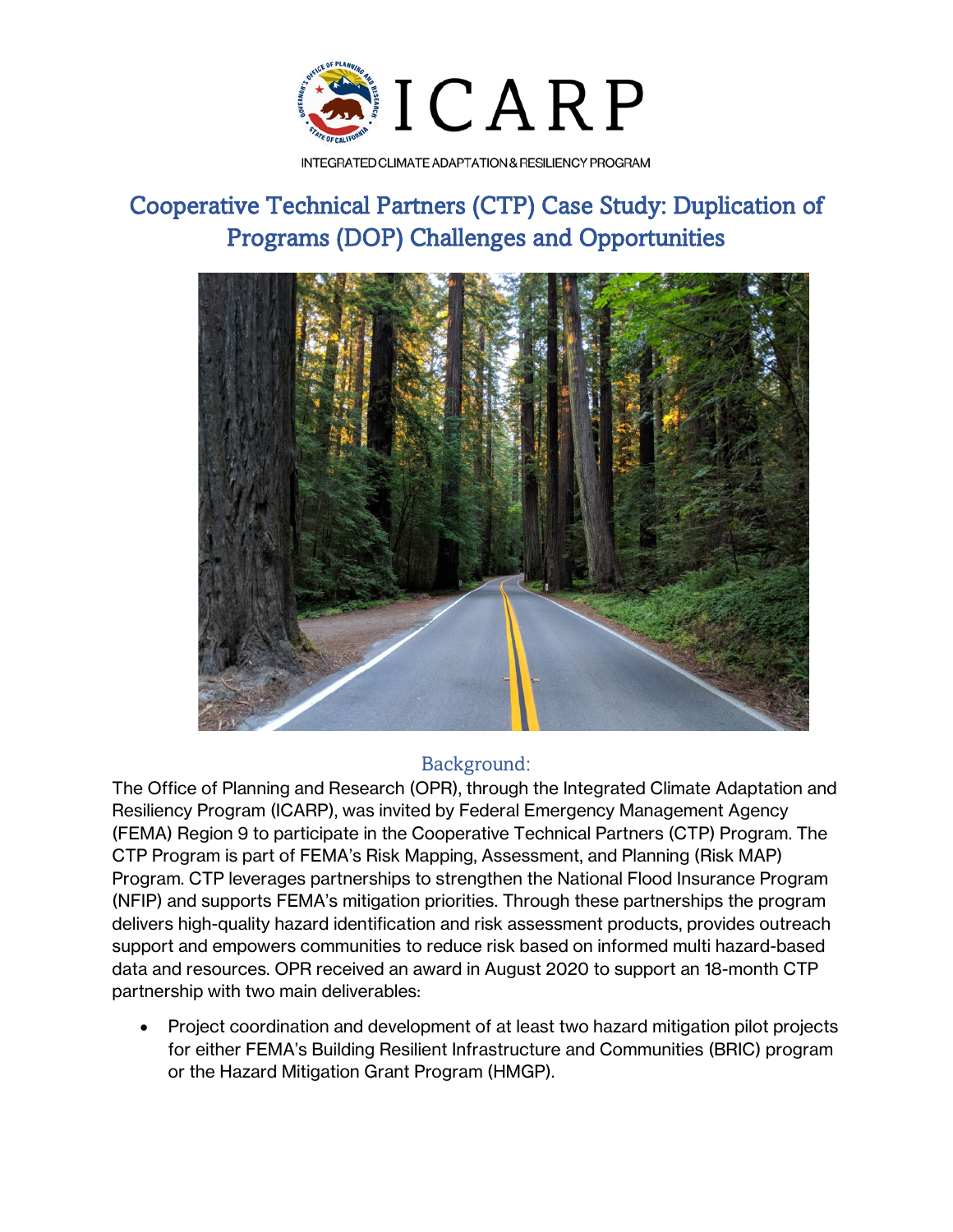• A six-month feasibility study exploring the development and ongoing maintenance of a public-facing, easy to navigate local government hazard mitigation database as a feature on California's Adaptation Clearinghouse. \*This study provided useful insights regarding stakeholders' need and support for a database, the cost required for development and maintenance, and potential challenges with maintaining a database. ICARP concluded that it is not best suited to proceed with further scoping and development at this time.

This case study offers insight on FEMA's Duplication of Programs (DOP) policy. As OPR partners with state agencies to explore FEMA's Hazard Mitigation Assistance (HMA) grant programs, it identified eligibility challenges presented by DOP. This case study serves as a resource to support the development of future hazard mitigation assistance policies and projects. Takeaways from this case study will inform work in OPR's CTP FY21 grant to help better position state and local partners to leverage HMA funding. This case study was informed by discussions with the California Office of Emergency Services (CalOES) and FEMA Region 9.

#### Lead Agency and Partnerships:

OPR leads the CTP grant, through ICARP, in partnership with FEMA Region 9, FEMA Regional Support - STARR II, CalOES, and The Nature Conservancy (TNC). OPR provides coordination support to identify state partners that are eligible for HMA funding to ensure projects align and drive on the administration's climate resilience priorities. CalOES provides technical assistance on HMA project eligibility, scoping, and general grant administrative support. FEMA Region 9 provides technical assistance, project coordination support, and HMA research needs. TNC, through the California chapter is a co-recipient of FEMA CTP funding. TNC's CTP award focuses on nature-based solutions and streamlining FEMA's Benefit-Cost-Analysis (BCA) toolkit. TNC provides technical assistance and expertise on incorporating nature-based solutions into mitigation projects and BCA assistance.

This group of CTP partners provide technical and subject matter expertise on hazard mitigation to state and local partners interested in pursuing FEMA HMA funding. The group meets bi-weekly to identify and discuss opportunities to align climate resilience priorities to support a project pipeline of California-supported mitigation projects.

#### Drivers:

Investing in hazard mitigation and disaster preparedness is critical to meeting the accelerating impacts climate change has on our social, natural, and built environment. On average, every one dollar invested in federal mitigation grants, results in savings of approximately six dollars in avoided recovery costs (Multi-Hazard Mitigation Council 2017). Natural disasters such as wildfires, flooding, and drought are increasing in severity and cost. In 2021, natural disasters generated about \$145 billion in economic damage, making 2021 the deadliest and costliest year in U.S. history (NOAA 2021). As climate change intensifies these hazards, there is an increasing need for coordination among state, local, tribal, and federal governments to align mitigation funding and climate resilience priorities.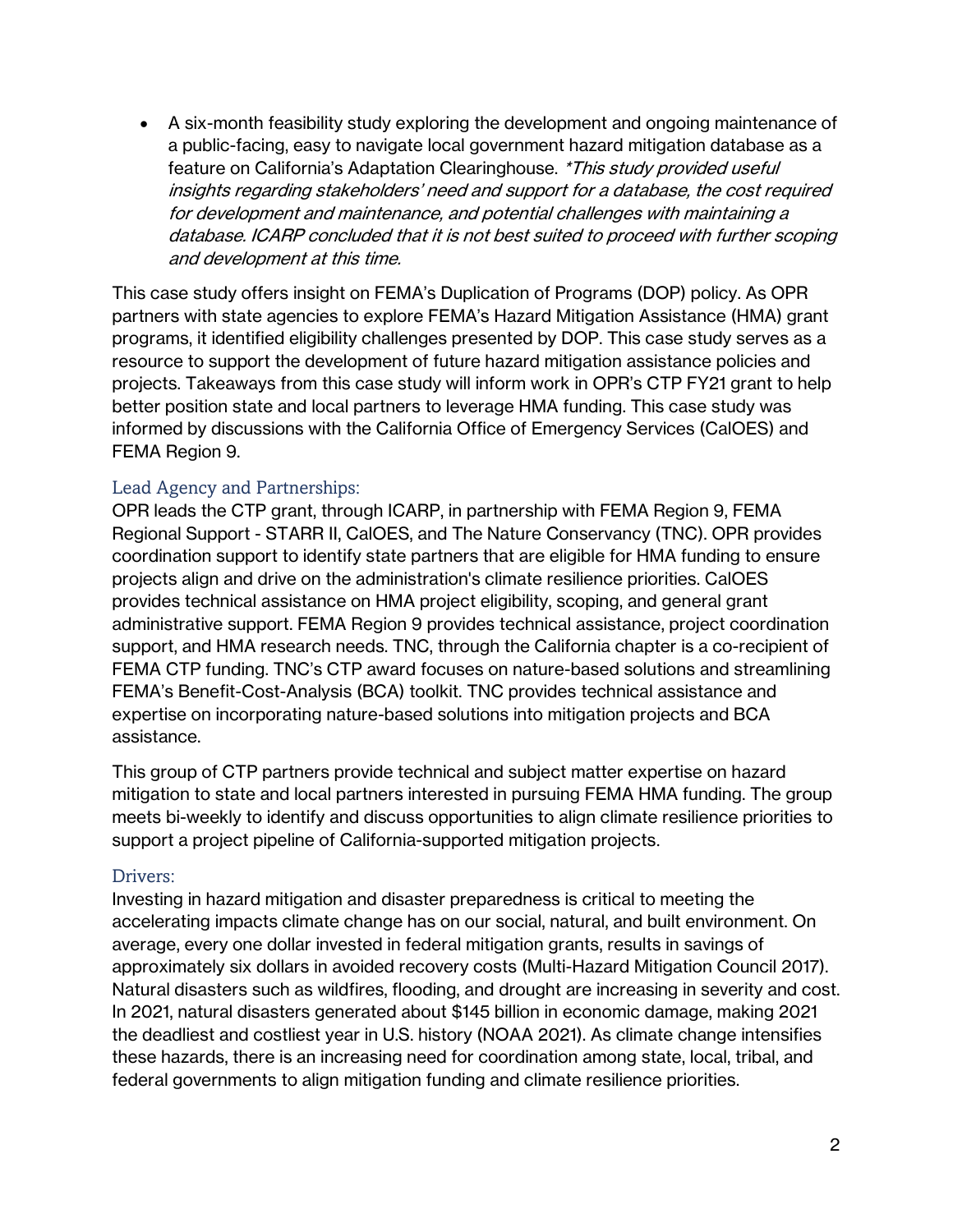As communities are facing multiple hazards, reliance on single funding sources (state or federal) does not provide adequate coverage or flexibility for the total costs associated with adapting to, and mitigating against, increasing climate impacts and risks. The same can be said for funding mechanisms aimed at supporting disaster recovery and rebuilding. Pre- and post-disaster planning is especially challenging for socially vulnerable communities that face limited resources and technical capacity to apply for competitive funding programs.

Significant investments in hazard mitigation are proven to save lives, protect homes, community lifelines, and infrastructure. However, the current Duplication of Programs (DOP) guidance is a potential roadblock for certain HMA project types, such as wildfire mitigation projects, as well as large infrastructure-based mitigation solutions. For example, HMA funds cannot be used to augment other existing federal funding sources. Historically, projects on federal land have been determined ineligible for FEMA funding. In California, nearly 58% of forest land is owned by the United States Forest Service (USFS). DOP does not allow FEMA to fund wildfire mitigation projects that are on federal forest land, as USFS has primary authority for federal forest land management. In 2021, California had eleven federally declared disasters, all were wildfire-related (FEMA). Stringent federal HMA eligibility is a barrier to building long-term community resilience. Joint state and federal land management and coordination is critical to build resilience and mitigate against the threats of wildfires and postfire floods, mudslides, and erosion. As wildfires continue to increase in severity, it is imperative that communities can leverage HMA funding to prevent future disasters, regardless of boundaries.

## How Federal Disaster Funding is Allocated:

## **Robert T. Stafford Disaster Relief and Emergency Assistance Act (Stafford Act):**

This act gives the President of the United States authority to declare a national emergency in response to a natural disaster. Once a national emergency is declared, the President can access funding and disaster relief assistance set aside by Congress. The Stafford Act authorizes two types of declarations: emergency declarations and major disaster declarations. Under both declarations, the Governor of the affected state or Tribal Chief Executive of the affected Tribe must submit the request to the President within 30 days of the incident. The Stafford Act authorizes funding for three types of federal aid: Individual Assistance, Public Assistance, and the Hazard Mitigation Grant Program (HMGP). HMGP funding is allocated using a "sliding scale" formula based on the percentage of funds spent on Public and Individual Assistance. HMGP is only available after a Presidential Major Disaster Declaration to fund mitigation measures that reduce risk to people and property from future disasters. OPR's CTP grant focuses on identifying opportunities and challenges of aligning HMGP funding with state climate resilience priorities.

## What is Duplication of Programs (DOP):

FEMA does not provide financial assistance for activities where more specific authority lies with another Federal agency or program. HMA funds are not intended to be used as a substitute funding source for other Federal program authorities. Available program authorities include other FEMA programs (e.g., Individual Assistance and Public Assistance) and programs under other Federal agencies, such as the U.S. Environmental Protection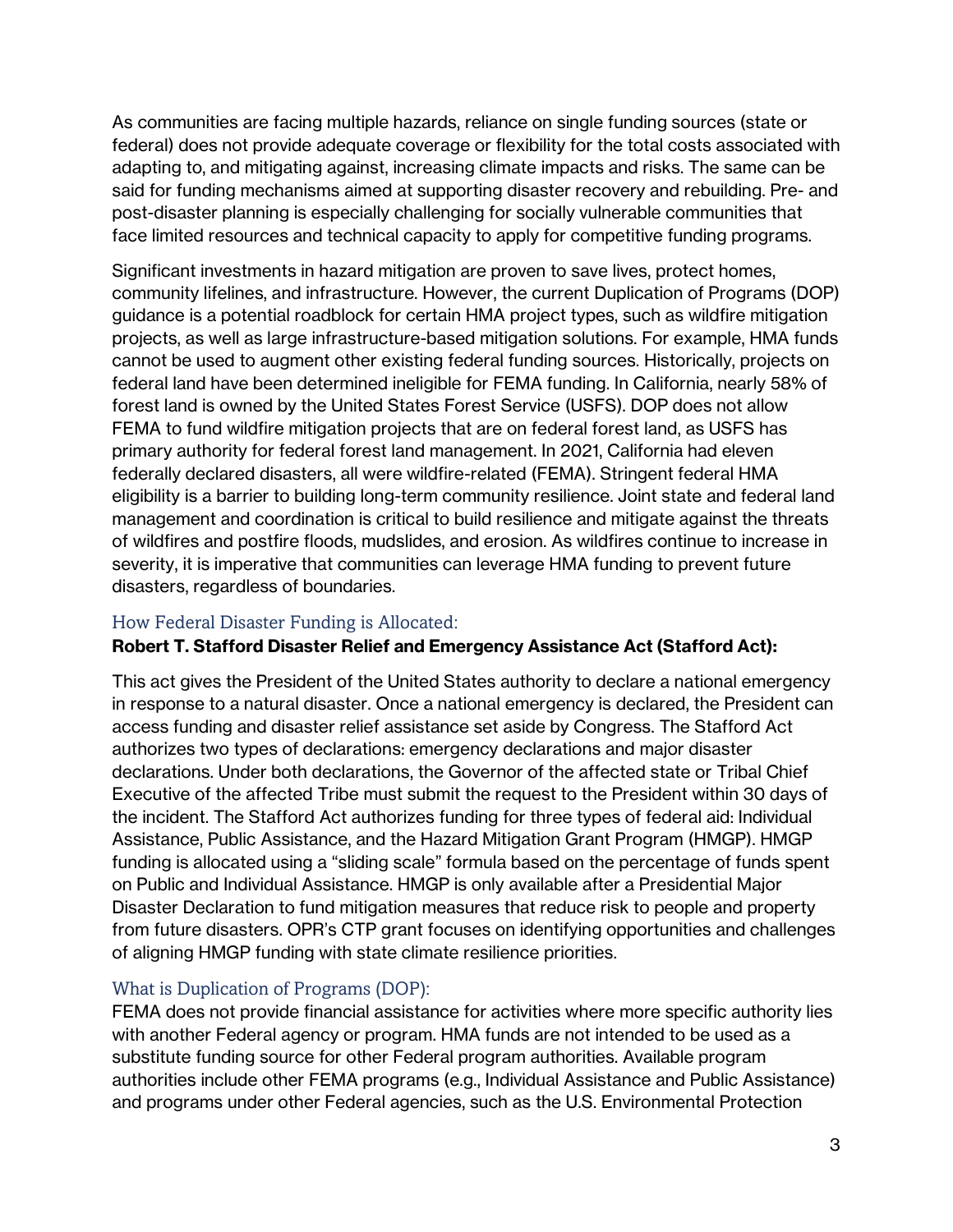Agency, U.S. Army Corps of Engineers, and the Natural Resources Conservation Service. FEMA may disallow or recoup amounts that duplicate other authorities (Hazard Mitigation Assistance Guidance).

## Challenges:

**Limited Flexibility:** All states must have a FEMA approved State Hazard Mitigation Plan (SHMP). The SHMP serves as the State's primary guidance on hazard mitigation planning and preparedness. This plan identifies hazards, assesses community needs, and describes a community-wide strategy for reducing risks from natural hazards. The FEMA-approved SHMP makes states eligible to receive HMGP funding equal to 15% of the estimated total federal assistance for a presidentially declared disaster under the Stafford Act (standard plan). California, along with 14 other states have an enhanced state mitigation plan (enhanced plan). States with enhanced plans are eligible for HMGP funding, up to 20% of the estimated total federal assistance. To receive an approved enhanced plan, a state must show that it has developed a comprehensive mitigation program and can manage increased funding for its mitigation goals. To maintain its enhanced status, states must submit costeffective and technically feasible hazard mitigation projects up to each State's HMGP funding cap. For example, if California receives \$80 million in HMGP funding following a major disaster declaration, CalOES is responsible for submitting eligible projects worth up to \$80 million to FEMA. Submitting projects under this funding cap can negatively impact a state's enhanced status. If CalOES submits projects to FEMA with DOP concerns, this could ultimately impact how much funding California receives in future rounds of HMGP.

**Ambiguity on DOP Decision-making:** One of the most common issues with DOP is that project eligibility is ultimately determined by FEMA. CalOES can request direct consultation from FEMA Region 9 to help determine if a project is eligible for HMA funding. While FEMA's DOP guidance is clearly outlined, how projects with DOP challenges are evaluated is unclear. Under Section 1210 (b) of the Disaster Recovery Reform Act (DDRA) of 2018, FEMA may use HMGP funds to support mitigation projects that fall under the scope of the United States Army Corps of Engineers (USACE) for federally authorized water resource development projects. USACE is the only federal agency with authorization to receive FEMA HMA funding, where USACE has primary authority. This precedent for USACE should be explored for all other federal agencies to reduce the impact DOP has on overall program eligibility and to ensure that a DOP determination is made only in instances whereby a project is in the process of being funded by another agency or has already received funding.

## Key Opportunities:

**Increased Coordination Among Federal, State, and Local Agencies:** There is a significant need to increase coordination across all stages of a disaster (mitigation, preparedness, response, and recovery). Coordination should not be limited to the immediate post-disaster environment but should be the result of longer-term strategic planning. This type of alignment requires federal agencies establish clear agency roles and funding priorities to allocate limited resources and funding to address community needs. These partnerships are imperative to achieving climate equity, building capacity, identifying socially vulnerable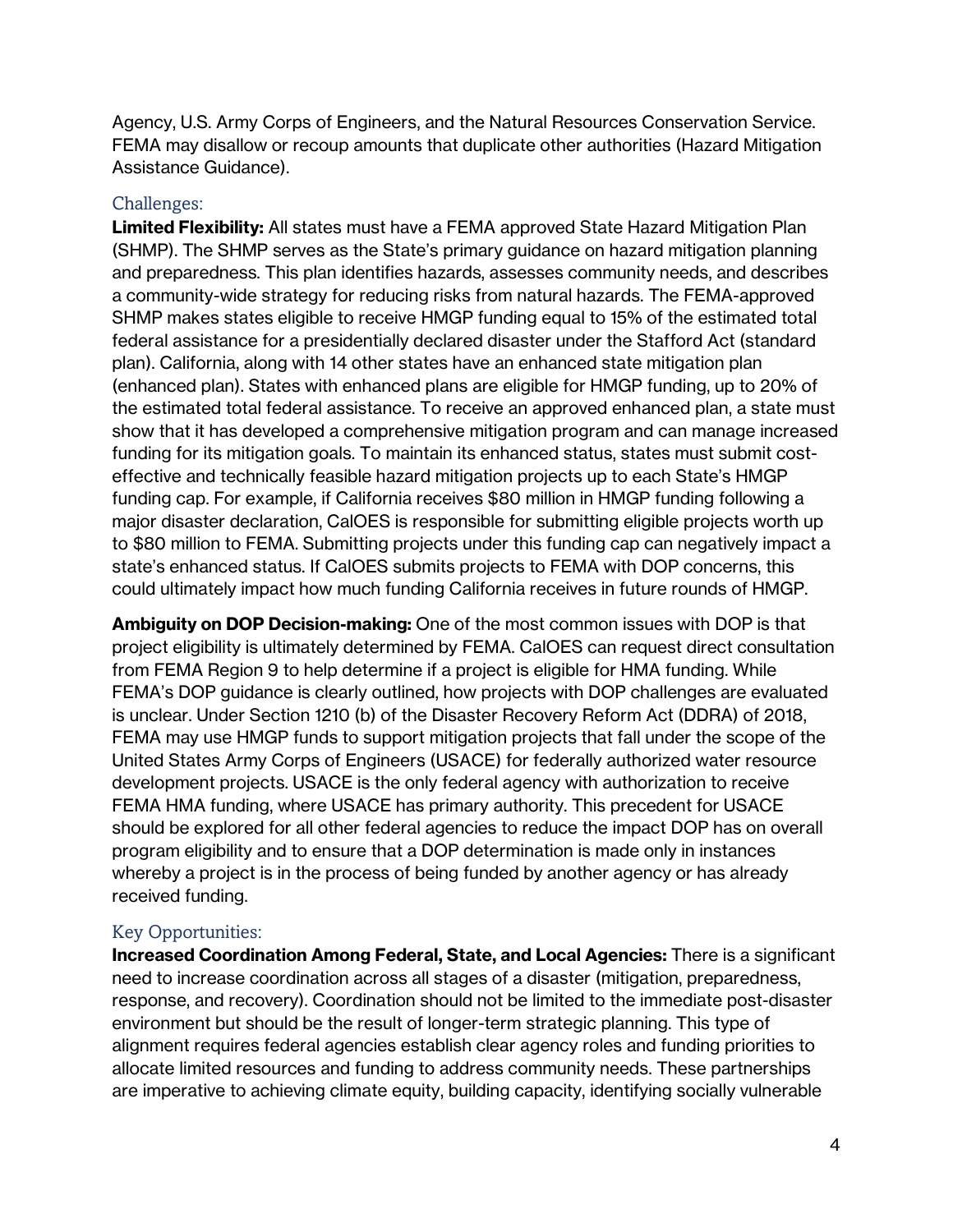communities, and building long-term resilience from future natural hazards. Increased coordination among federal agencies can help pinpoint funding gaps and identify state investment strategies, where FEMA HMA funding is the only opportunity to mitigate disasters and reduce risk.

**Master Stewardship User-Agreements (MSA):**The United States Forest Services (USFS) partners with tribal governments, states, and other local partners through MSAs to identify opportunities to mitigate wildfire risk and increase local resilience across management jurisdictions. MSAs could allow FEMA to perform fuels treatments and erosion control techniques on federal land in instances where no federal funding exists to mitigate hazards posed by federal land adjacent to communities. MSAs are a collaborative approach to land management that builds on a long history of partnerships to manage the nation's forests and grasslands. For wildfire-related projects, MSAs could help alleviate challenges a community faces when applying for FEMA funding and further incentivize its use. If FEMA authorizes the use of HMA funding for areas with active MSAs, this could streamline hazard mitigation projects that are on federal land.

**FEMA HMA Guidance Update:** The Hazard Mitigation Assistance (HMA) Guidance is a comprehensive resource on three of FEMA's HMA programs including HMGP, Flood Mitigation Assistance (FMA), and the Pre-Disaster Mitigation (PDM) program. PDM is currently being phased out and replaced with BRIC. This guidance outlines FEMA's mitigation priorities and consolidates unique eligibility requirements across all the HMA grant programs. This guidance is an essential resource for prospective applicants navigating FEMA funding. The HMA Guidance has not been formally updated since FY 2015. It is expected that FEMA will release the HMA Guidance update in fall of 2022. During the public comment period, California will have an opportunity to provide comments on how FEMA can improve the HMA guidelines. This is an opportunity for the State to provide FEMA with policy recommendations on revising DOP guidance to reduce barriers to access federal funding.

## Looking Ahead:

OPR, through ICARP received a CTP FY21 award to build off work established through this pilot partnership FY20 grant. OPR will continue to identify opportunities to build a pipeline of state supported hazard mitigation projects that can leverage FEMA HMA funding. In Spring 2022, OPR will begin identifying potential state funding programs that can be aligned with FEMA HMA eligibility. OPR is committed to documenting lessons learned and challenges with HMA eligibility, including opportunities to streamline DOP guidance. OPR plans to continue collaborating with FEMA on future HMA guidance development and program design.